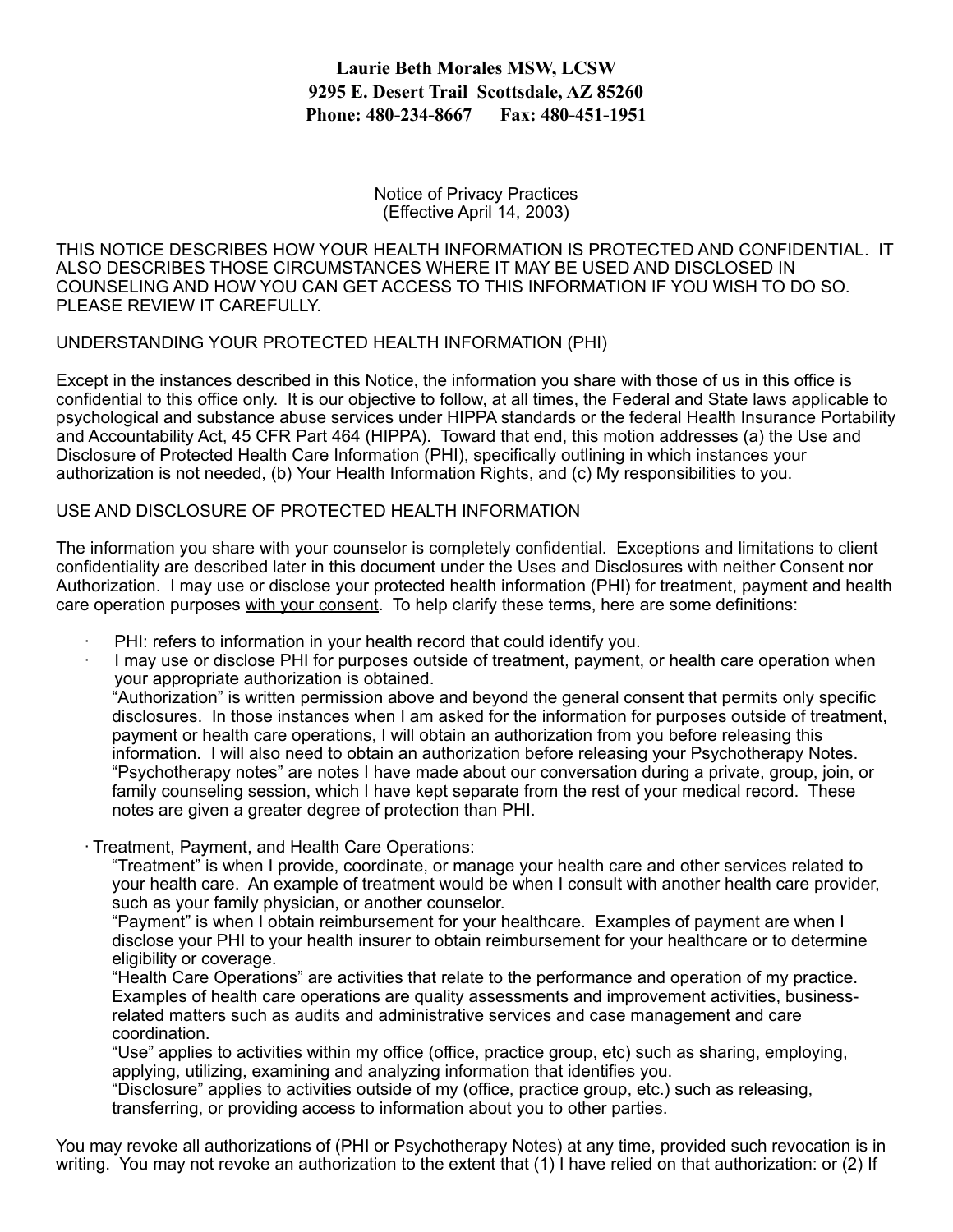the authorization was obtained as a condition of obtaining insurance coverage, law provides the insurer the right to contest the claim under the policy.

USES AND DISCLOSURES WITH NEITHER CONSENT NOR AUTHORIZATION I may use or disclose PHI without your consent or authorization in the following circumstances. These are exceptions to and Limitations of Client Confidentiality:

- · **Disclosures for threats to safety**: If you communicate to me an explicit threat of imminent serious physical harm or death to a clearly identified or identifiable victim(s) and I believe you have the intent and ability to carry out such a threat, I have a duty to take reasonable precautions to prevent the harm from occurring, including hospitalization procedures. I have a duty to warn others of a threat. If you believe there is an imminent risk that you will inflict serious harm on yourself, I may disclose information in order to protect you.
- · **Child Abuse**: I am required to report PHI to the appropriate authorities when I have reasonable grounds to believe that I minor is or has been the victim of neglect or physical and/or sexual abuse. A report may be made to the appropriate government authorities without seeking authorization.
- · **Adult and Domestic Abuse**: If I have the responsibility for the care of an incapacitated or vulnerable adult, I am required to disclose PHI when I have a reasonable basis to believe that occurred. I am required by law to report situations in which I believe elder abuse or neglect has occurred. This report may be made to the appropriate government authorities without seeking authorization.
- · **Judicial and Administrative Proceedings, Court Orders, and Subpoenas**: If you are involved in a court proceeding and a request is made for information about the professional services I provided you and/or the records thereof, such information is privileged under state law, and I will not release information without the written authorization of you or your legally appointed representative or a court order. The privilege does not apply when you are being evaluated for a third party or where the evaluation is court ordered. You will be informed in advance if this is the case. The mere issuance of a subpoena does not indicate that a privileged communication is now open for discussion. I must still assert the privilege until you waive it, or unless a judge orders the privilege to be waived.
- · **Health Oversight Activities**: if the AZ Board of Behavioral Health Examiners is conducting an investigation, then I am required to disclose PHI upon receipt of a subpoena from the Board.
- · **Workers Compensation**: I may disclose PHI as authorized by and to the extent necessary to comply with laws relating to worker's compensation or other similar programs, established by law, that provide benefits for work-related injuries or illness without regard to fault.

YOUR HEALTH INFORMATION RIGHTS/PATIENT RIGHTS **You have the right to**:

**Right to Request Restrictions**: You have the right to request restrictions on certain uses and disclosures of Protected Health Information. However, I am not required to agree to a restriction you request. **Right to Receive Confidential Communications by Alternative Means, and at Alternative Locations**: You have a right to request and receive confidential communications of PHI by alternative means and at alternative locations. (For example, you may not want a family member to know that you are seeing me. On your request, I will send your bills to another address).

**Right to Inspect Copy**: You have the right to inspect or obtain a copy (or both) of PHI in my mental health and billing records used to make decisions about you for as long as the PHI is maintained in the record. I may deny your access to PHI under certain circumstances, but in some cases you may have this decision reviewed. On your request, I will discuss with you the details of the request and denial process.

**Right to Amend**: You have the right to an amendment of PHI as long as the PHI is maintained in the record. I may deny your request. On your request, I will discuss with you the details of the amendment process.

**Right to Accounting**: You generally have the right to receive an accounting of disclosures of PHI. On your request, I will discuss with you the details of the accounting process.

**Right to a Paper Copy**: You have the right to obtain a paper copy of the notice from me upon request, even if you agreed to receive the notice electronically.